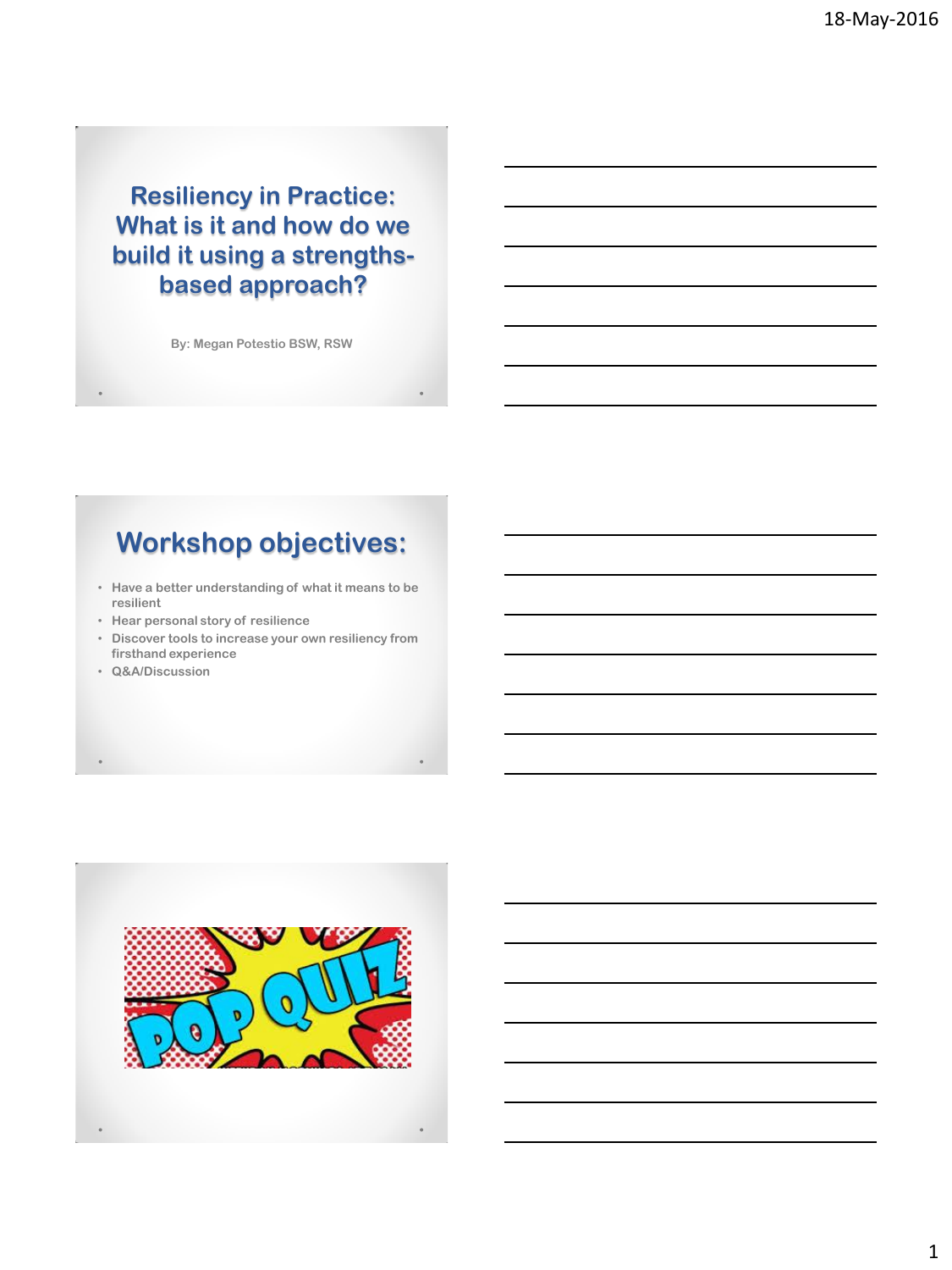#### • **I like pizza**

- **I like pizza with ham and pineapple**
- **I feel overwhelmed with work often**
- **I handle stress well**
- **I have worked in the field for under 5 years**
- **I have worked in the field for over 10 years**
- **I feel I have a good personal support system**
- **I feel I have a good professional support system**
- **I take time for self-care**
- **I am resilient**

#### What does resiliency mean to you?

# Definition of 'Resiliency'

• **Resiliency- the ability to recover from or successfully adapt to negative life events, traumas or setbacks**

- **Includes the ability to:**
	- o **Function well and achieve goals despite overwhelming stresses or challenges** o **Not only surviving, but thriving and having benefited from the**
	- **negative experiences**
	- o **Keep going in the face of adversity**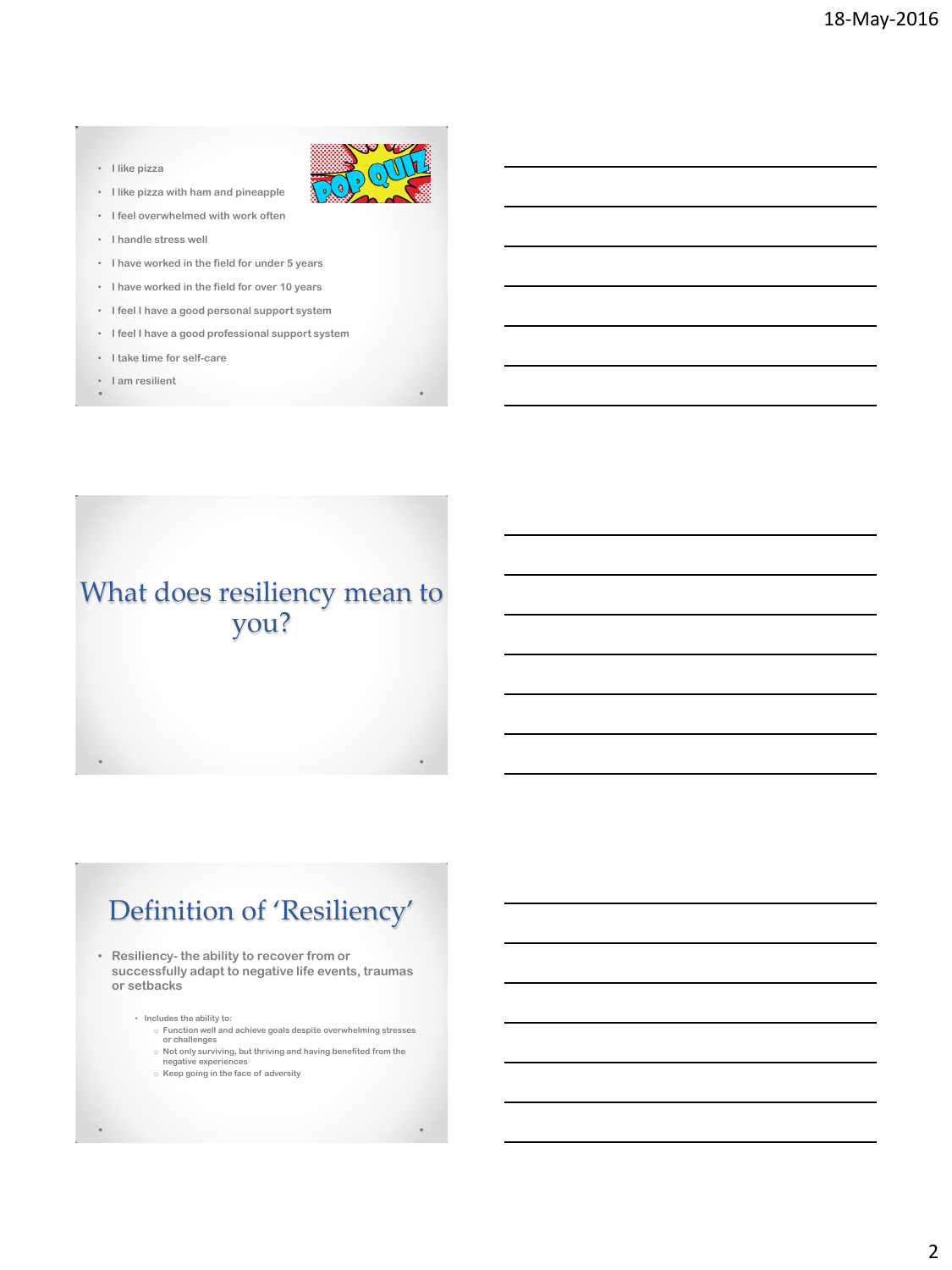



# **My reasons "Why"**



**Even "Batman" needs help sometimes!**

### **Personal Risk Factors:**

- **Loss of relationship with dad**
- **Family stress**
- **Sexual abuse/rape**
- **Self-harming behaviours**
- **Death of a loved one**
- **Suicide attempts**
- **Multiple clinical diagnoses: Clinical depression, OCD tendencies, PTSD**
- **Multiple psychiatric hospitalizations**
- **Addictions**
-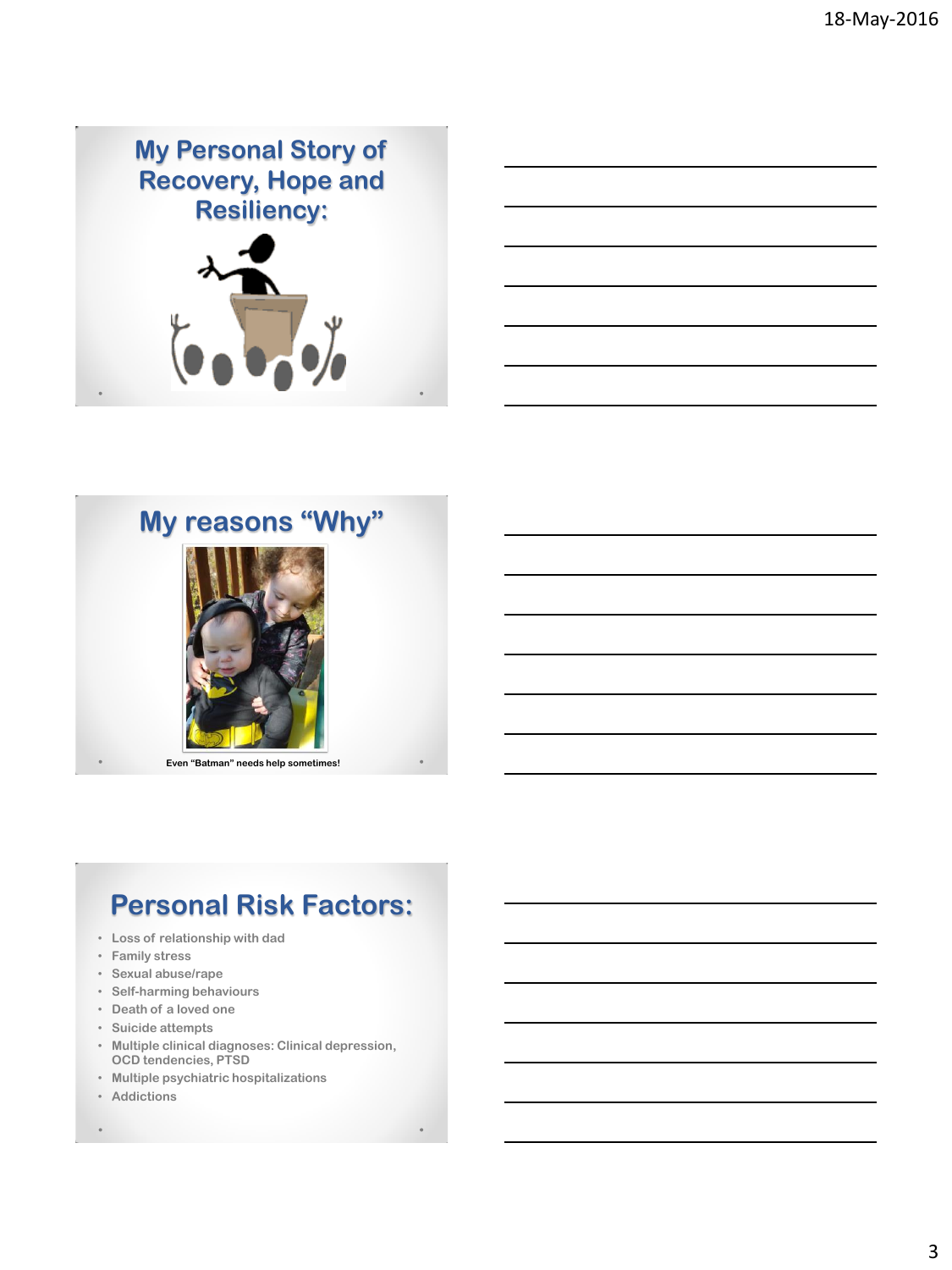# **Ways to build resiliency:**

- **Stop blaming yourself**
- **Stop looking to the past, leave it there**
- **Separate the "problem" from the person**
- **Identify your strengths and foster them Acknowledge vulnerabilities and perceived weaknesses**
- **Develop future focused goals and work towards them**
- **Find your reason "Why"**
- **Foster positive emotions**
- **Find supportive personal and professional support networks** • **Find role models and people who empower you**
- **Schedule time to unwind/develop a self-care routine**
- **Set boundaries between work/life, find ways to unwind between the two**
- 
- **Be kind to you Know that stressful events won't last forever- "this too shall pass"**
- **Reframe negative experiences to positive ones and use them as learning experiences** • **Know where your resources are and how/when to access them**
- 
- **Adapt your tools as necessary Find humour in the mundane**
- **Practice empathy**
- **Improvise**

**What are some of the tools you use to remain resilient in your practice or daily life?**

#### **Q&A and Discussion:**